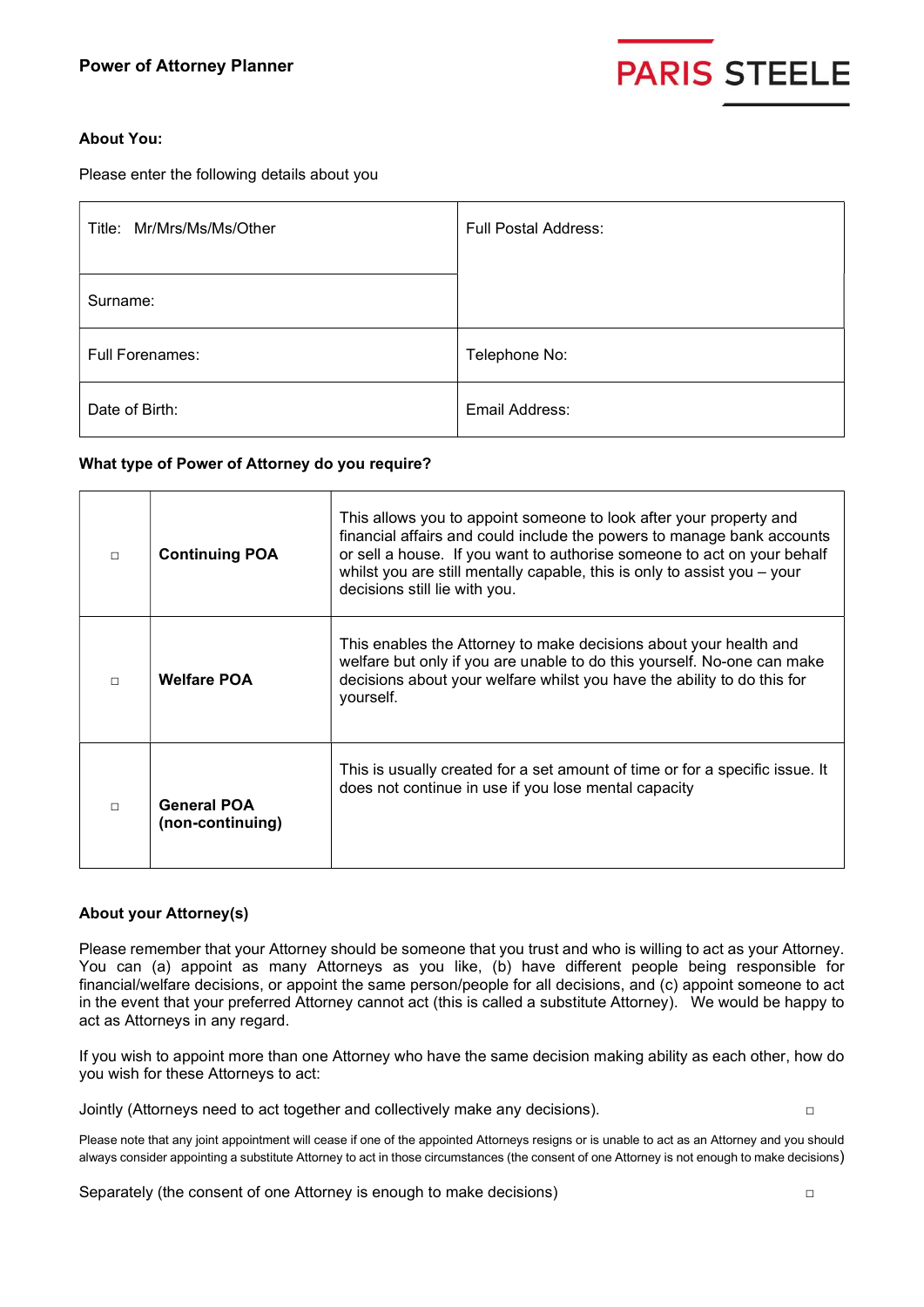

Please enter the following details about your Attorney (s) that you wish to appoint (if you need more space, please write details overleaf):

| Title: Mr/Mrs/Ms/Ms/Other                                                                                                     | <b>Full Postal Address:</b>                                                                                                      |  |  |
|-------------------------------------------------------------------------------------------------------------------------------|----------------------------------------------------------------------------------------------------------------------------------|--|--|
| Surname:                                                                                                                      |                                                                                                                                  |  |  |
| <b>Full Forenames:</b>                                                                                                        | Telephone No:                                                                                                                    |  |  |
| Date of Birth:                                                                                                                | Email Address:                                                                                                                   |  |  |
| What decisions do you want Attorney make:<br>Welfare<br>$\Box$<br>Continuing<br>$\qquad \qquad \Box$<br><b>Both</b><br>$\Box$ | Do you want this person to be your principal or<br>substitute Attorney:<br>Principal<br>$\overline{\phantom{a}}$<br>Substitute o |  |  |

| Title: Mr/Mrs/Ms/Ms/Other                                                                                       | <b>Full Postal Address:</b>                                                                                            |  |
|-----------------------------------------------------------------------------------------------------------------|------------------------------------------------------------------------------------------------------------------------|--|
| Surname:                                                                                                        |                                                                                                                        |  |
| <b>Full Forenames:</b>                                                                                          | Telephone No:                                                                                                          |  |
| Date of Birth:                                                                                                  | Email Address:                                                                                                         |  |
| What decisions do you want Attorney make:<br>Welfare<br>$\Box$<br>Continuing<br>$\Box$<br><b>Both</b><br>$\Box$ | Do you want this person to be your principal or<br>substitute Attorney:<br>Principal<br>$\Box$<br>Substitute<br>$\Box$ |  |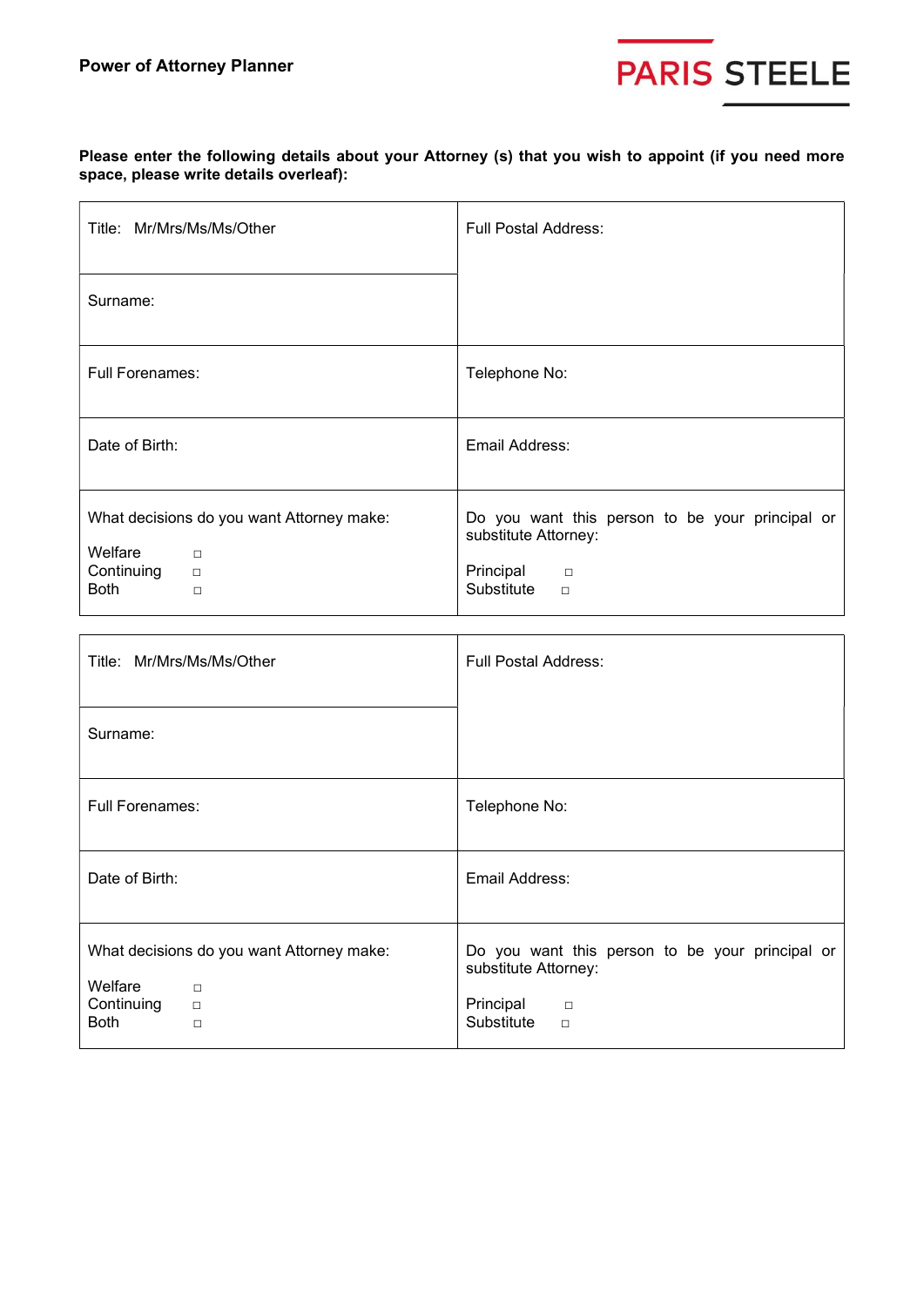

| Title: Mr/Mrs/Ms/Ms/Other                                                                                       | <b>Full Postal Address:</b>                                                                                                          |
|-----------------------------------------------------------------------------------------------------------------|--------------------------------------------------------------------------------------------------------------------------------------|
| Surname:                                                                                                        |                                                                                                                                      |
| <b>Full Forenames:</b>                                                                                          | Telephone No:                                                                                                                        |
| Date of Birth:                                                                                                  | Email Address:                                                                                                                       |
| What decisions do you want Attorney make:<br>Welfare<br>$\Box$<br>Continuing<br>$\Box$<br><b>Both</b><br>$\Box$ | Do you want this person to be your principal or<br>substitute Attorney:<br>Principal<br>$\qquad \qquad \Box$<br>Substitute<br>$\Box$ |

| Title: Mr/Mrs/Ms/Ms/Other                                                                                       | <b>Full Postal Address:</b>                                                                                            |  |  |
|-----------------------------------------------------------------------------------------------------------------|------------------------------------------------------------------------------------------------------------------------|--|--|
| Surname:                                                                                                        |                                                                                                                        |  |  |
| <b>Full Forenames:</b>                                                                                          | Telephone No:                                                                                                          |  |  |
| Date of Birth:                                                                                                  | Email Address:                                                                                                         |  |  |
| What decisions do you want Attorney make:<br>Welfare<br>$\Box$<br>Continuing<br>$\Box$<br><b>Both</b><br>$\Box$ | Do you want this person to be your principal or<br>substitute Attorney:<br>Principal<br>$\Box$<br>Substitute<br>$\Box$ |  |  |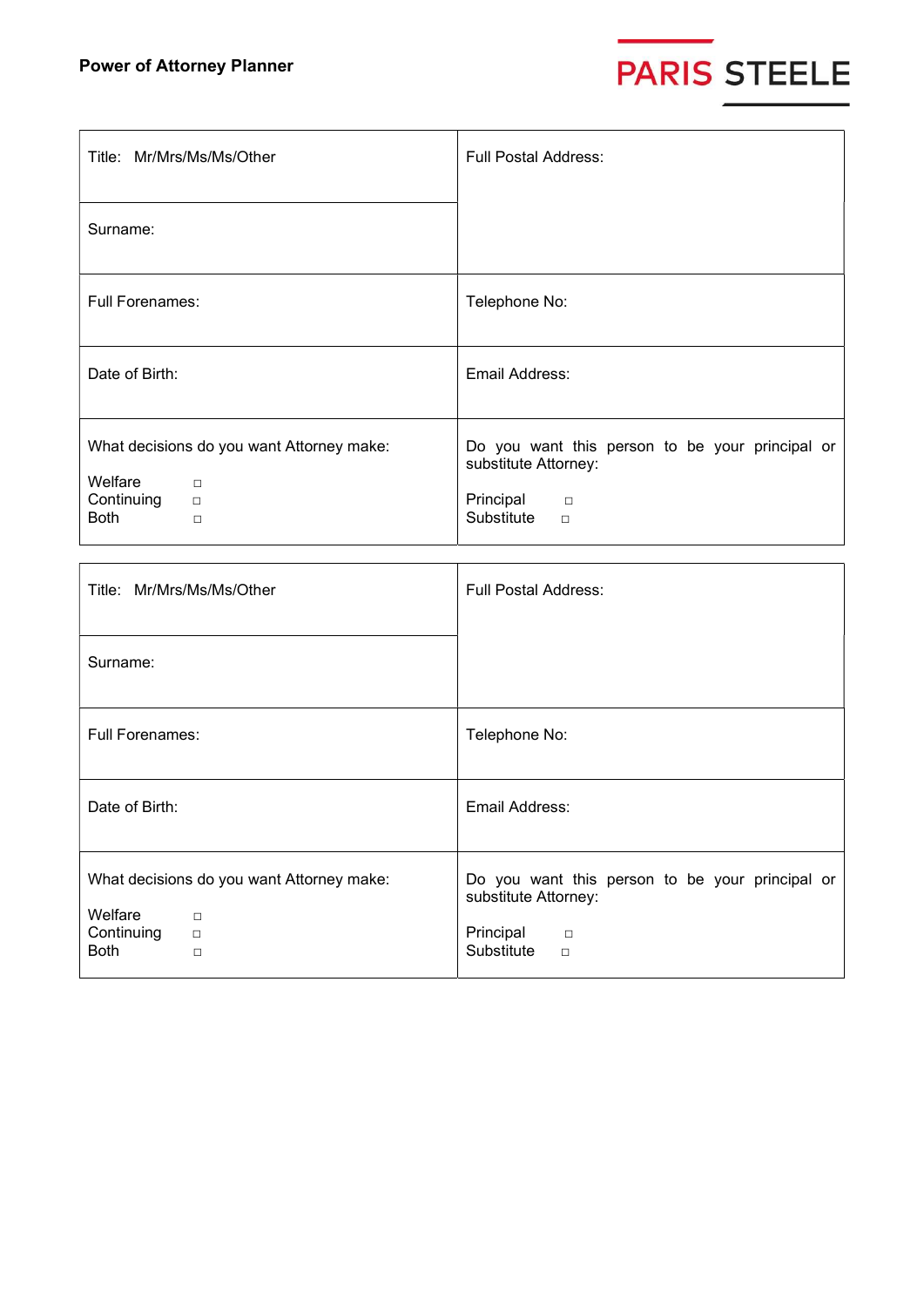

| If you wish to appoint a substitute Attorney (s), at what point do you wish for them to begin acting as<br>your Attorney: by reason of, the principal Attorneys: |        |        |                                                                   |        |                                                                                                           |  |
|------------------------------------------------------------------------------------------------------------------------------------------------------------------|--------|--------|-------------------------------------------------------------------|--------|-----------------------------------------------------------------------------------------------------------|--|
| Divorce $\Box$                                                                                                                                                   | Death  | $\Box$ | Incapacity                                                        | $\Box$ | Resignation<br>$\Box$                                                                                     |  |
| All of the above                                                                                                                                                 | $\Box$ |        |                                                                   |        |                                                                                                           |  |
| them at a future date.                                                                                                                                           |        |        |                                                                   |        | Do you wish to include direction for your Attorneys to follow should any disagreement arise between       |  |
| Yes $\Box$                                                                                                                                                       |        | No     | $\Box$                                                            |        |                                                                                                           |  |
| of some or all of their powers?                                                                                                                                  |        |        |                                                                   |        | Do you wish to include direction for your Attorneys to consult with any specific persons in the exercise  |  |
| Yes $\Box$                                                                                                                                                       |        | No     | $\Box$                                                            |        |                                                                                                           |  |
|                                                                                                                                                                  |        |        |                                                                   |        | If yes, please specify, name, address, telephone number and email address of individuals:                 |  |
|                                                                                                                                                                  |        |        | Is there any specific powers you think your Attorney should have? |        |                                                                                                           |  |
| on registration) or at a later date (ie on incapacity).                                                                                                          |        |        |                                                                   |        | If your Power of Attorney includes financial powers, do you want it to become operative straight away (ie |  |

On registration  $\Box$ 

On incapacity □